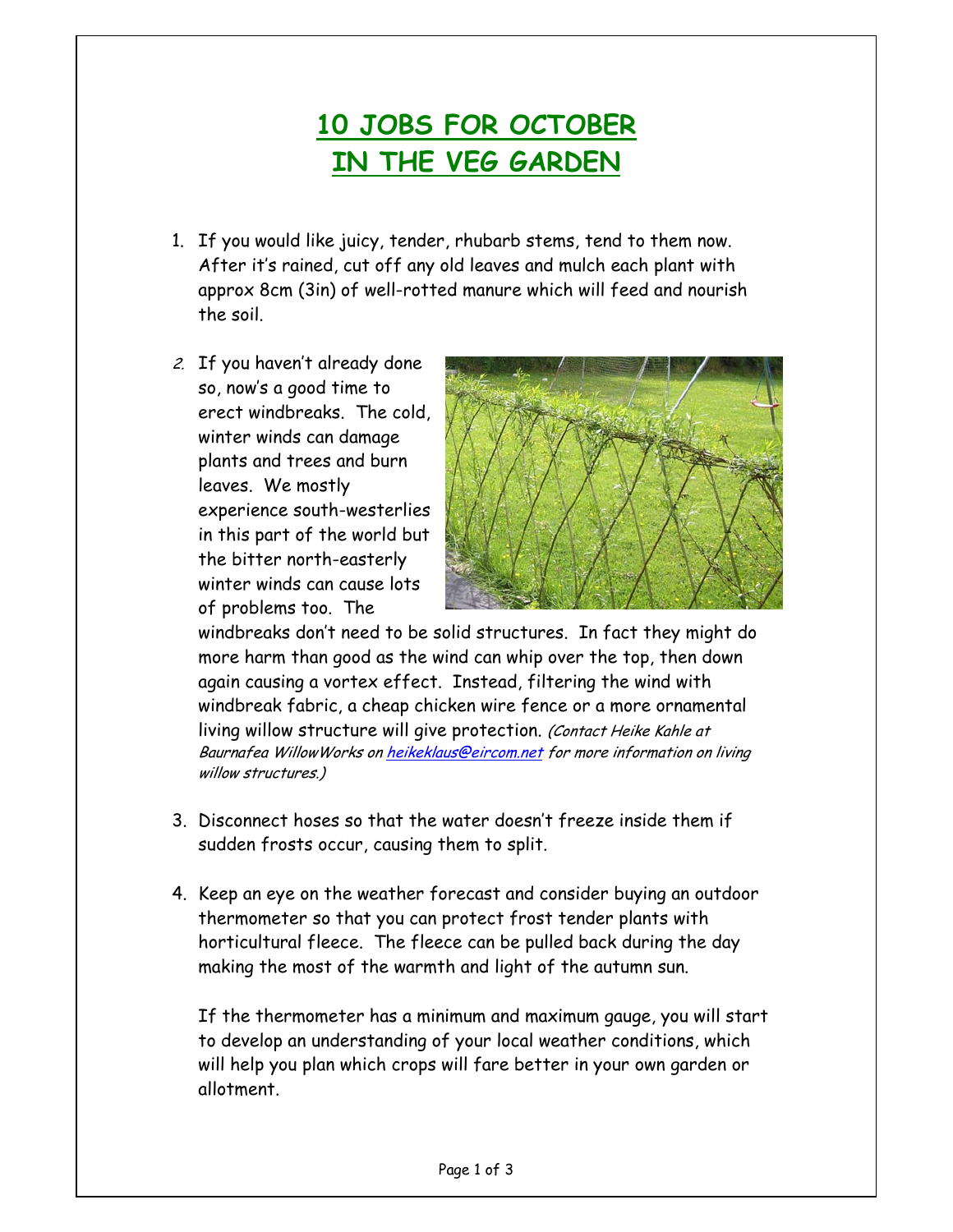- 5. Don't clear all the weeds away in your winter clean up save a patch for the predatory insects that can overwinter in overgrown areas.
- 6. Test the pH of your soil. The autumn months are the best time to add ground limestone (if you're gardening organically) for alkaline loving plants such as cabbages. The pH kits should all have guidelines on how much lime to add.
- 7. Start a compost trench. These are great for beds that will hold beans, peas, courgettes and pumpkins during the next growing season.

Dig a trench one spade width by one spade deep. Line with newspaper then add a layer of kitchen waste. Cover the layer with soil. This will help with the decomposition of the vegetables and put off scavenging animals. When the trench is full, cover with any remaining soil and leave to settle for 6 – 8 weeks. Plants can then be sown directly in planting holes on top.

- 8. Lift carrots and store before the frosts. Parsnips however, are said to taste better if they're exposed to a frost.
- 9. Bring in pumpkins and winter squashes before the first frosts. Space them out indoors to dry until the skins have turned completely hard.



10. Remove dead or dying leaves from around Brassica plants (cabbages, kale etc) to discourage disease and help air flow.

## Suggested Varieties to Sow/Plant Now:

**…………………………………………………………………………..** 

**Broad Beans** – although they can be sown directly into the soil, starting them off in individual pots or propagator trays will get them off to a good start. (Try Sutton or Aquadulce Claudia)

**Garlic** – Buy disease free bulbs from reputable suppliers, separate cloves and plant them, pointed end up, 15cm (6in) apart. Firm in gently so that